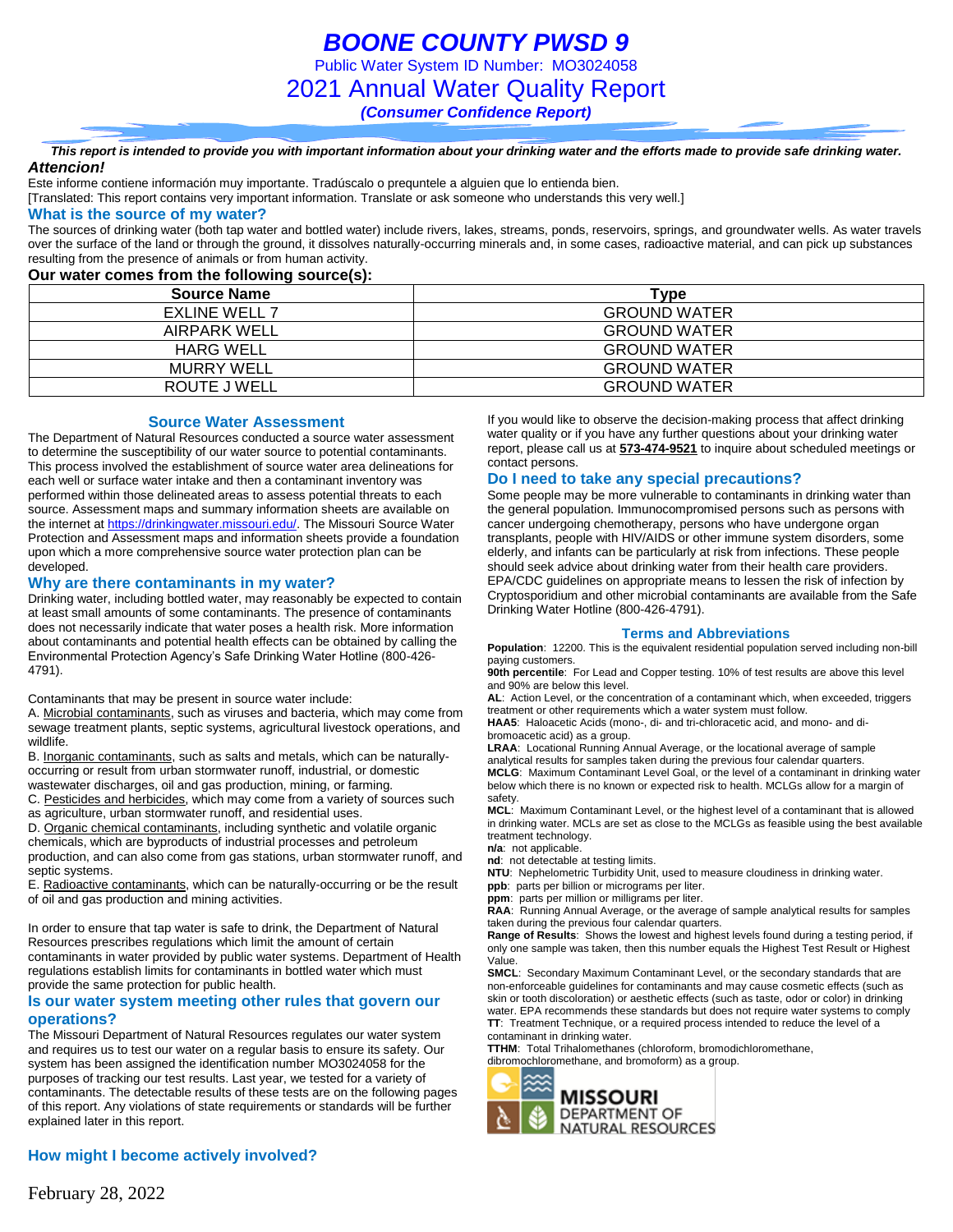# *BOONE COUNTY PWSD 9*

Public Water System ID Number: MO3024058

2021 Annual Water Quality Report

*(Consumer Confidence Report)*

# *Contaminants Report*

BOONE COUNTY PWSD 9 will provide a printed hard copy of the CCR upon request. To request a copy of this report to be mailed, please call us at **573-474-9521***.* The CCR can also be found on the internet at www.dnr.mo.gov/ccr/MO3024058.pdf.

*The state has reduced monitoring requirements for certain contaminants to less often than once per year because the concentrations of these contaminants are not expected to vary significantly from year to year. Records with a sample year more than one year old are still considered representative. No data older than 5 years need be included. If more than one sample is collected during the monitoring period, the Range of Sampled Results will show the lowest and highest tested results. The Highest Test Result, Highest LRAA, or Highest Value must be below the maximum contaminant level (MCL) or the contaminant has exceeded the level of health based standards and a violation is issued to the water system.* 

# *Regulated Contaminants*

| <b>Regulated</b><br><b>Contaminants</b> | <b>Collection</b><br><b>Date</b> | <b>Highest</b><br>Test<br><b>Result</b> | <b>Range of</b><br><b>Sampled</b><br>Result(s)<br>$(low - high)$ | <b>Unit</b> | <b>MCL</b> | <b>MCLG</b> | <b>Typical Source</b>                                                                          |
|-----------------------------------------|----------------------------------|-----------------------------------------|------------------------------------------------------------------|-------------|------------|-------------|------------------------------------------------------------------------------------------------|
| BARIUM                                  | 2/4/2021                         | 0.122                                   | $0.0275 - 0.122$                                                 | ppm         |            |             | Discharge of drilling wastes; Discharge from metal refineries;<br>Erosion of natural deposits  |
| <b>FLUORIDE</b>                         | 2/4/2021                         | I.3                                     | $0.48 - 1.3$                                                     | ppm         |            |             | Natural deposits; Water additive which promotes strong teeth                                   |
| NITRATE-<br><b>NITRITE</b>              | 2/4/2021                         | 0.012                                   | $0 - 0.012$                                                      | ppm         | 10         | 10          | Runoff from fertilizer use; Leaching from septic tanks, sewage;<br>Erosion of natural deposits |

| <b>Disinfection</b><br><b>B</b> vproducts | <b>Sample Point</b> | <b>Monitoring</b><br>Period | <b>Highest</b><br>LRAA | <b>Range of Sampled</b><br><b>Result(s)</b><br>(low – high) | Unit | <b>MCL</b> | <b>MCLG</b> | <b>Typical Source</b>                    |
|-------------------------------------------|---------------------|-----------------------------|------------------------|-------------------------------------------------------------|------|------------|-------------|------------------------------------------|
| <b>TTHM</b>                               | DBPDUAL-03          | 2021                        |                        | 2.17 - 2.17                                                 | ppb  | 80         |             | Byproduct of drinking water disinfection |

| Lead and<br>Copper | <b>Date</b> | 90th Percentile: 90%<br>of your water utility<br>levels were less than | <b>Range of Sampled</b><br><b>Results</b><br>$(low - high)$ | Unit | <b>AL</b> | <b>Sites</b><br><b>Over AL</b> | <b>Typical Source</b>                   |
|--------------------|-------------|------------------------------------------------------------------------|-------------------------------------------------------------|------|-----------|--------------------------------|-----------------------------------------|
| COPPER             | 2018 - 2020 | 0.133                                                                  | $0.0253 - 0.183$                                            | ppm  | 1.3       |                                | Corrosion of household plumbing systems |
| LEAD               | 2018 - 2020 | 3.48                                                                   | 0 - 8.54                                                    | ppb  | 15        |                                | Corrosion of household plumbing systems |

| <b>Radionuclides</b>                 | <b>Collection</b><br><b>Date</b> | <b>Highest</b><br>Value | Range of<br><b>Sampled</b><br><b>Result(s)</b> | Unit  | <b>MCL</b> | <b>MCLG</b> | <b>Typical Source</b>       |
|--------------------------------------|----------------------------------|-------------------------|------------------------------------------------|-------|------------|-------------|-----------------------------|
| COMBINED RADIUM (-226 & -228)        | 3/29/2021                        | 2.2                     | 2.2                                            | pCi/l |            |             | Erosion of natural deposits |
| <b>GROSS ALPHA PARTICLE ACTIVITY</b> | 3/29/2021                        | 5.5                     | 5.5                                            | pCi/l |            |             | Erosion of natural deposits |
| RADIUM-226                           | 3/29/2021                        | 2.2                     | 2.2                                            | pCi/l |            |             |                             |

| <b>Microbiological</b> | Result                                             | <b>MCL</b>           | <b>MCLG</b> | <b>Typical Source</b>                |
|------------------------|----------------------------------------------------|----------------------|-------------|--------------------------------------|
| <b>COLIFORM (TCR)</b>  | In the month of August,<br>I sample(s) returned as | Гreatment            |             | Naturally present in the environment |
|                        | positive                                           | Trigger<br>Techniaue |             |                                      |

# *Violations and Health Effects Information*

During the 2021 calendar year, we had the below noted violation(s) of drinking water regulations.

| Compilar<br>'erioc<br>                    | anarv <sub>"</sub> | <b>VD</b>                                                                                                                                    |
|-------------------------------------------|--------------------|----------------------------------------------------------------------------------------------------------------------------------------------|
| 7/2021<br>. .<br>200<br>.14<br>1/202<br>w | $\sim$<br>◡        | 10 <sup>2</sup><br>.<br>- -<br>)NI'<br>.<br>'ONAL<br>וחח<br>∍г<br>. WF<br>. RIGʻ<br>۱۱/Д.<br>MC<br><b>IVIAJUR</b><br>$A + F + F$<br>$\cdots$ |
|                                           |                    |                                                                                                                                              |

Additional Required Health Effects Language:

Certain minerals are radioactive and may emit a form of radiation known as alpha radiation. Some people who drink water containing alpha emitters in excess of the MCL over many years may have an increased risk of getting cancer.

### **Special Lead and Copper Notice:**

If present, elevated levels of lead can cause serious health problems, especially for pregnant women and young children. Lead in drinking water is primarily from materials and components associated with service lines and home plumbing. BOONE COUNTY PWSD 9 is responsible for providing high quality drinking water, but cannot control the variety of materials used in plumbing components. When your water has been sitting for several hours, you can minimize the potential for lead exposure by flushing your tap for 30 seconds to 2 minutes before using water for drinking or cooking. If you are concerned about lead in your water, you may wish to have your water tested. Information on lead in drinking water, testing methods, and steps you can take to minimize exposure is available from the Safe Drinking Water Hotline (800-426-4791) or at [http://water.epa.gov/drink/info/lead/index.cfm.](http://water.epa.gov/drink/info/lead/index.cfm)

All contaminant sample results from past and present compliance monitoring are available online at the Missouri DNR Drinking Water Watch website at [www.dnr.mo.gov/DWW/.](http://www.dnr.mo.gov/DWW/) To see the Lead and Copper results, enter your water system's name in the box titled Water System Name, then select Find Water Systems at the bottom of the page. On the next screen, click on the Water System Number. At the top of the next page, under the Help column, click on Other Chemical Results by Analyte. Scroll down to Lead and click the blue Analyte Code (1030). A Sample Collection Date range may need to be entered. The Lead and Copper locations will be displayed under the heading Sample Comments. Scroll to find your location and click on the Sample No. for results. If you assisted the water system in taking a Lead and Copper sample but cannot find your location on the list, please contact BOONE COUNTY PWSD 9 for your results.